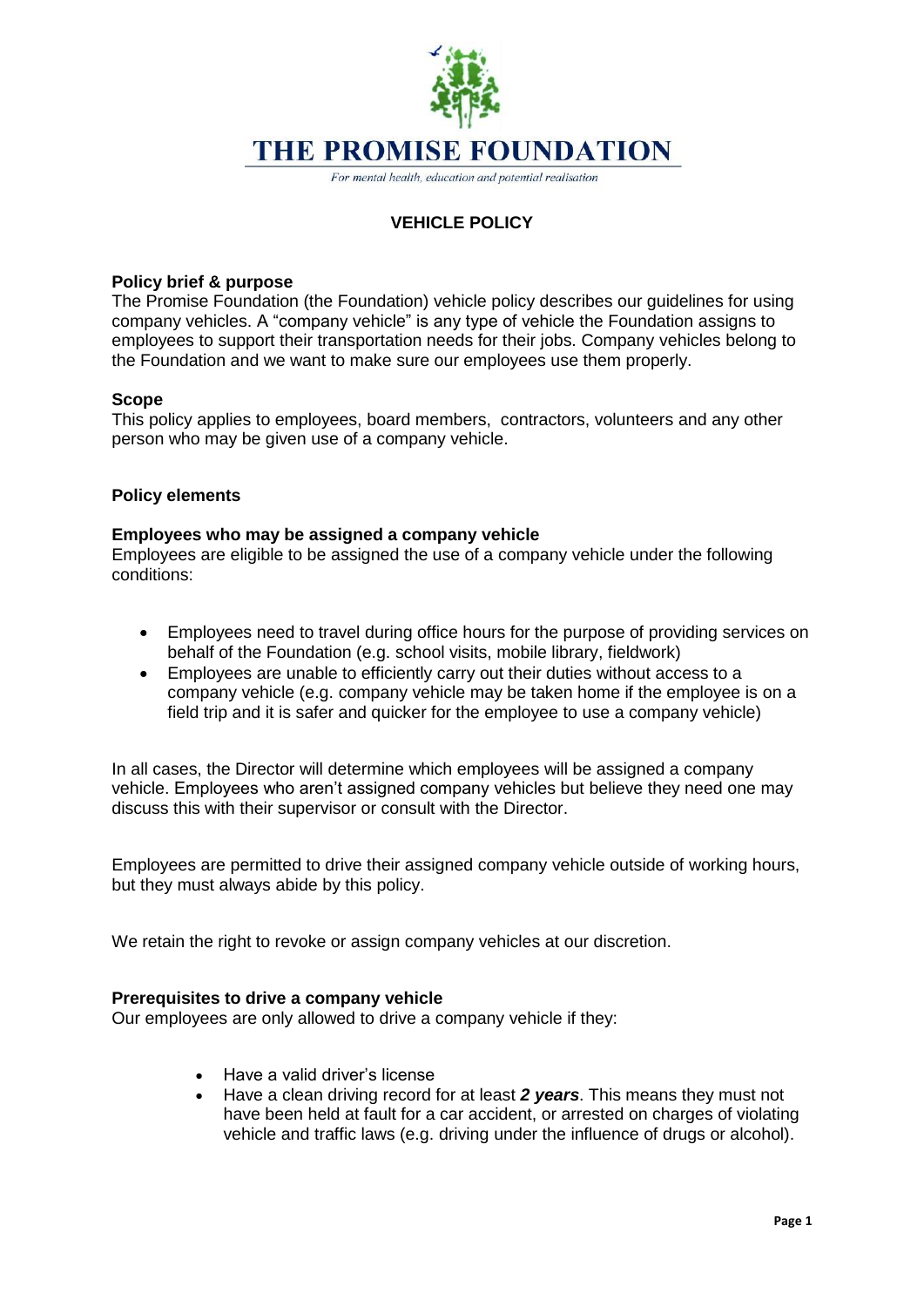Employees will need to complete a **Responsible Driver's Declaration Form** along with a copy of their driver's license to be eligible to use a company vehicle. This form is to be completed annually and emailed to the Associate Director, to ensure that the driver's records are current and up to date.

# **Employees with disabilities**

Employees with disabilities may also be eligible for company vehicles and [parking spaces.](https://resources.workable.com/parking-company-policy) Employees who take medications that severely affect their sense of orientation, vision or reflexes may not be permitted to drive a company vehicle.

## **Driver's obligations**

We expect employees who drive company vehicles to follow rules. They should:

- Drive safe and sober
- Respect traffic laws and fellow drivers.
- If applicable, wear glasses or contacts when driving.
- Document any driving-related expenses, like fuel and tolls.
- Check their vehicle regularly to ensure petrol, tire pressure and all fluids are at appropriate levels.
- Report any damages or problems with their assigned vehicle to the Associate Director or Director as soon as possible.
- Avoid double-parking, blocking entrances and engaging in other traffic violations that may result in fines.

If employees have their driver's licenses suspended or revoked, they must inform the Director. These employees will be ineligible to drive in accordance with our policy (maintaining a clean driving record for at least 2 years.

Employees who are fatigued and/or sick should avoid driving if they feel their driving ability is impaired. If sickness occurs during a business trip that requires the use of a company vehicle, employees should take regular breaks while driving or ask the Director for overnight accommodations, if needed.

## **Employees are NOT allowed to:**

- Smoke inside of a company vehicle.
- Lease, sell or lend a company vehicle.
- Violate distracted driving laws by using a phone or texting while driving.
- Use a company vehicle to teach someone how to drive.
- Leave the company vehicle unlocked, unattended or parked in dangerous areas.
- Allow unauthorized people to drive a company vehicle, unless an emergency mandates it.

#### **Accidents**

If employees are involved in an accident with a company vehicle, they should contact the Director or Associate Director immediately, so we can get in touch with our insurance provider. Employees should not accept responsibility or guarantee payment to another party in an accident without authorization.